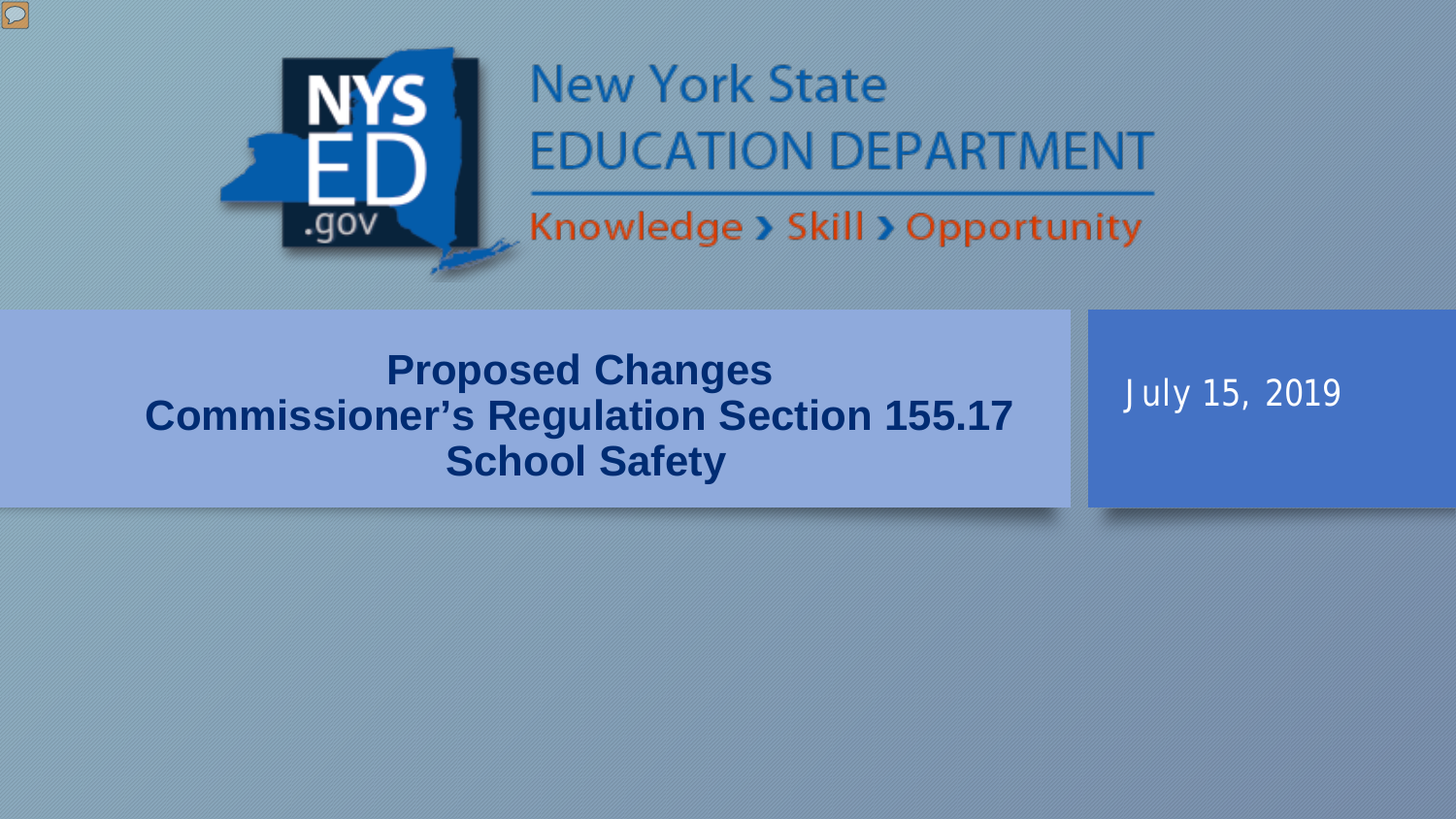## **Section 32 of Part YYY of Chapter 59 of the Laws of 2019**

Every school district or charter school that employs or contracts with:

- law enforcement or
- public or private security personnel, including school resource officers
- Must establish a written contract or memorandum of understanding (MOU) that delegates school discipline to school administration
- Must be adopted as part of the Districtwide School Safety Plan
- Effective July 1, 2019



 $\mathcal{P}$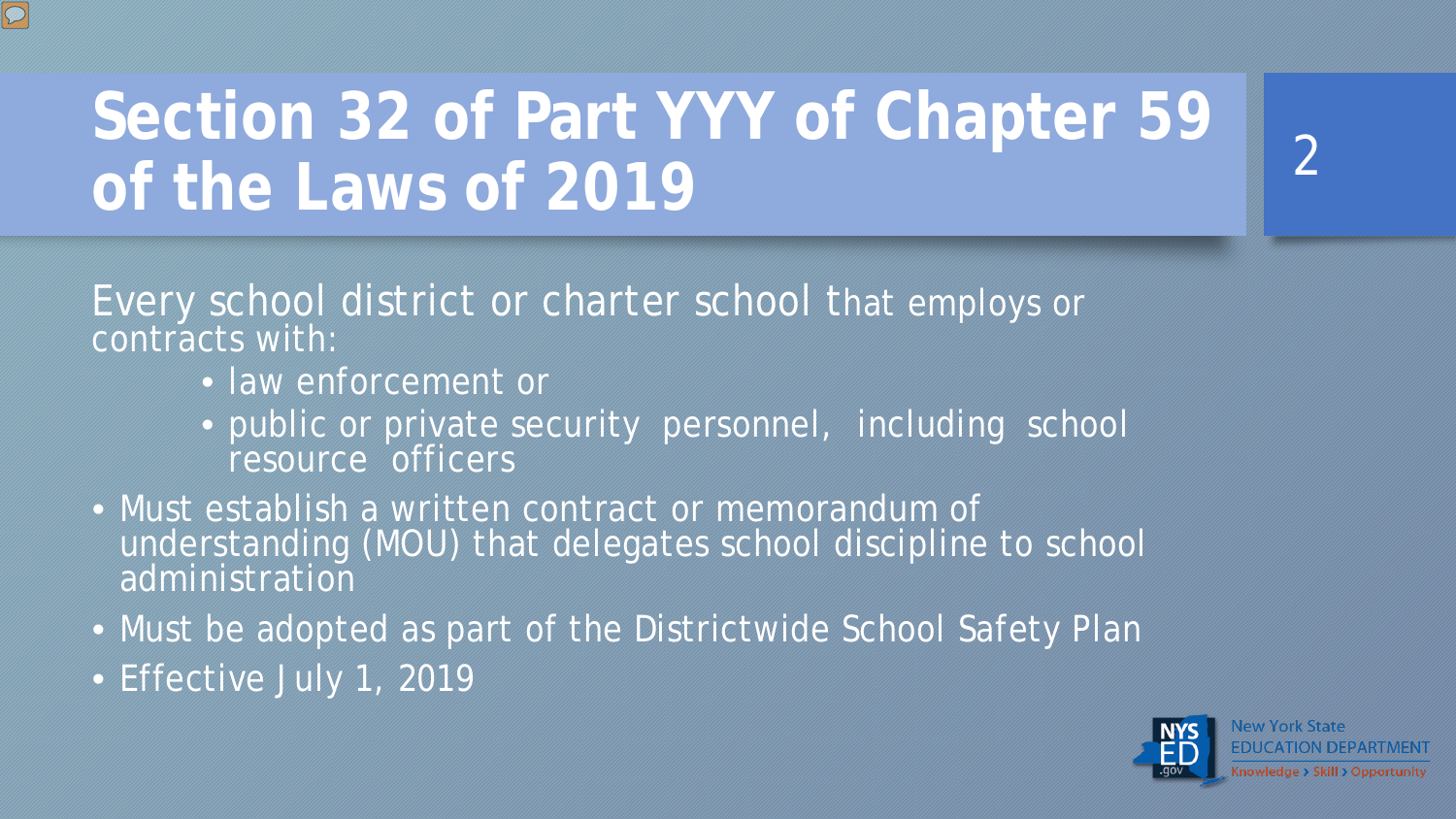# **Types of School Safety Personnel** 3

| <b>Personnel Characteristics</b>                                                                                                                                                                                 | <b>Common Titles</b>                                                                                                   |
|------------------------------------------------------------------------------------------------------------------------------------------------------------------------------------------------------------------|------------------------------------------------------------------------------------------------------------------------|
| 1. Local (municipal and county) law enforcement agency officer<br>with sworn authority assigned to school(s)                                                                                                     | School Resource Officer (SRO)<br><b>School Safety Officer</b><br><b>School Police</b><br><b>School Liaison Officer</b> |
| 2. Security firm employee. (The school district can contract<br>with a firm for sworn personnel with arrest powers or for<br>civilian security)                                                                  | <b>School Security Officer</b><br>Guard (armed and unarmed)<br>Aide                                                    |
| 3. School security officer hired directly by the school district<br>(Arrest powers determined by state law, but typically personnel<br>do not have the arrest powers afforded sworn law enforcement<br>officers) |                                                                                                                        |

Adapted from: The School Discipline Consensus Report: Strategies from The Field To Keep Students Engaged In School and Out of the Juvenile Justice System. The Council of State Governments Justice Center. Accessed 7-10-19:<https://csgjusticecenter.org/youth/school-discipline-consensus-report/>

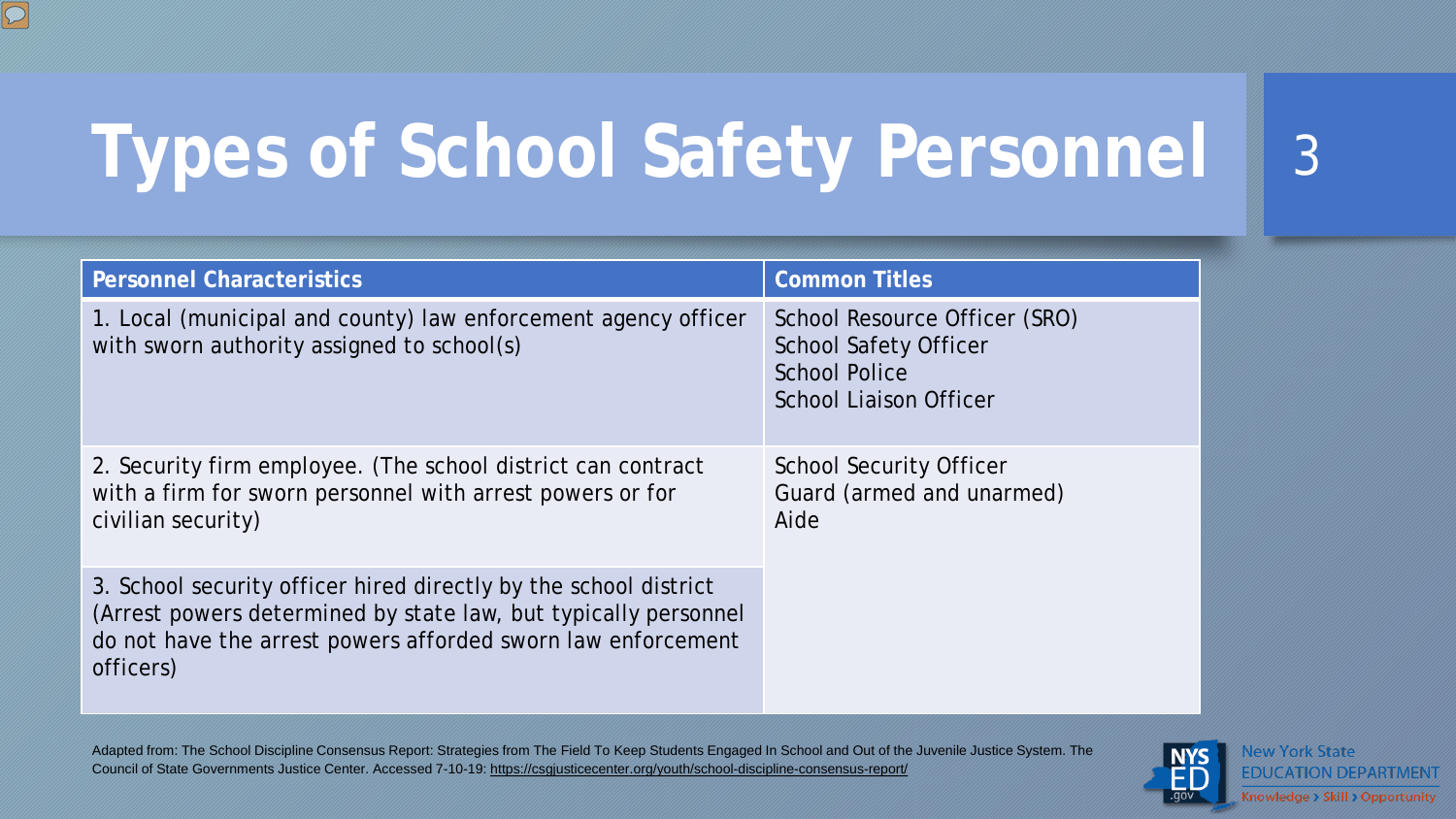## **Section 32 of Part YYY of Chapter 59 of the Laws of 2019**

#### Must be developed with stakeholder input:

- Parents
- School administrators
- Collective bargaining units
- Community members
- Prosecutors
- Courts
- Students
- Teachers
- Parent and student organizations
- Probation officers
- Defense counsel